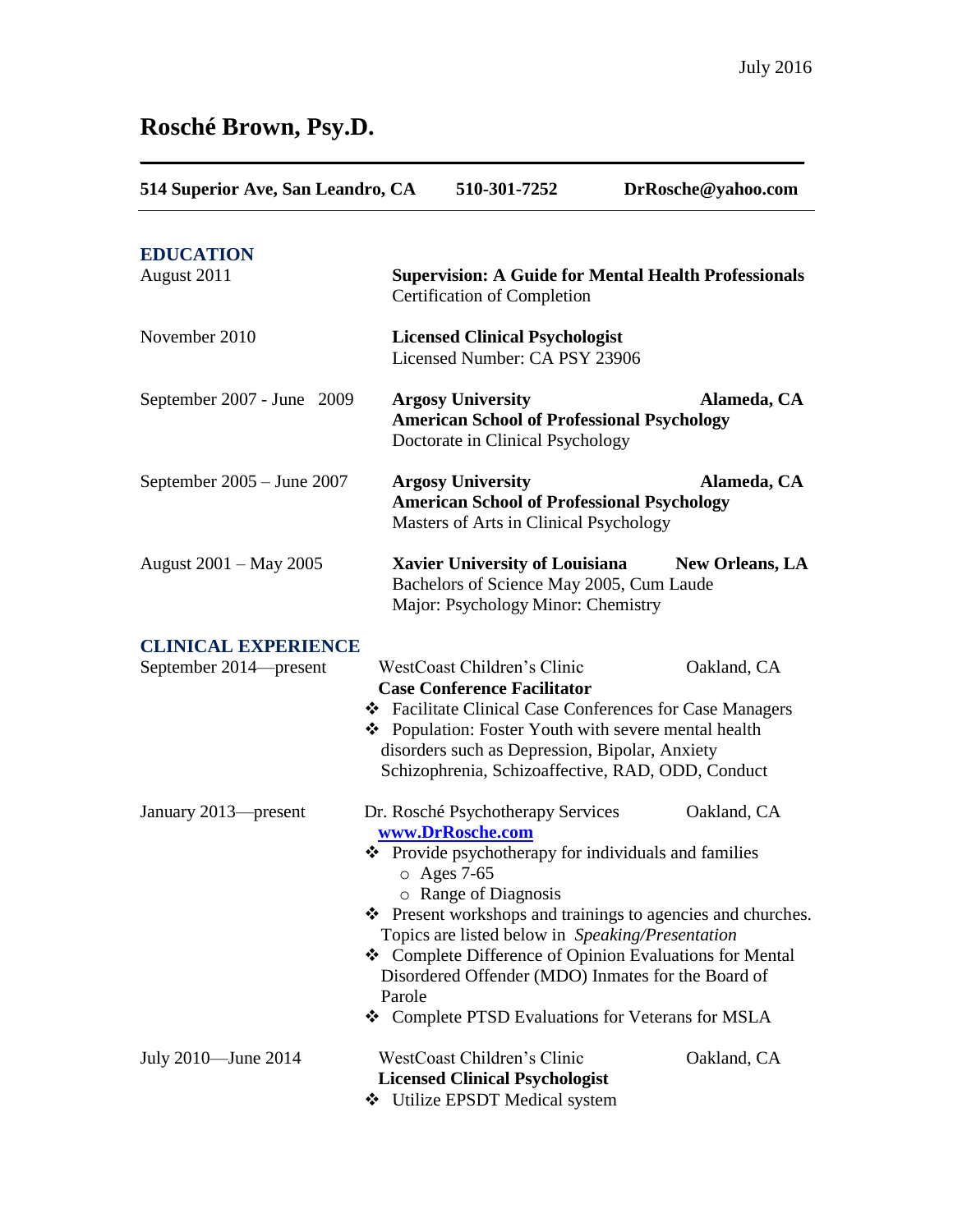|                            | ❖ Clinician in Foster Youth Development Program (FYDP)<br>* Individual, Family, and Group therapy with Foster Youth<br>❖ Case management in stabilizing client's in home and<br>school<br>❖ Population: Foster Youth with severe mental health<br>disorders such as Depression, Bipolar, Anxiety<br>Schizophrenia, Schizoaffective, RAD, ODD, Conduct<br>❖ Collaboration with support figures: Social Workers,<br>CASA workers, schools, foster parents, etc |                 |
|----------------------------|--------------------------------------------------------------------------------------------------------------------------------------------------------------------------------------------------------------------------------------------------------------------------------------------------------------------------------------------------------------------------------------------------------------------------------------------------------------|-----------------|
| June 2011—April 2014       | <b>Opportunity Plus Group Home</b><br><b>Mentor Therapist</b><br>Clinician for one Foster youth diagnosed with Bipolar                                                                                                                                                                                                                                                                                                                                       | Oakland, CA     |
|                            | Case Management and Individual Rehabilitation Services                                                                                                                                                                                                                                                                                                                                                                                                       |                 |
|                            | August 2009 – September 2010 Girls Inc. of Alameda County<br><b>Pathways Counseling Center</b><br><b>Post-Doctoral Intern</b>                                                                                                                                                                                                                                                                                                                                | San Leandro, CA |
|                            | ❖ Provide Individual therapy services for school-based<br>clients in an inner city school including outreach and<br>collateral meetings with school staff/teachers and monthly<br>collateral phone calls to parents<br>❖ Provide group therapy to school-based clients addressing<br>anger management, depression, anxiety, and pro-social                                                                                                                   |                 |
|                            | behavior in school, home, and community<br>❖ Provide Individual and Family therapy services to youth<br>and families with in the clinic using psychoanalytic<br>theoretical orientation                                                                                                                                                                                                                                                                      |                 |
| November 2009              | <b>Almighty Dynamics</b><br>Founder                                                                                                                                                                                                                                                                                                                                                                                                                          | Oakland, CA     |
|                            | ❖ Provide trainings for churches, psychologist internships,<br>and schools                                                                                                                                                                                                                                                                                                                                                                                   |                 |
|                            | Trainings: Integrating Spirituality with Mental Health;<br>Stress management training for employees; mental health<br>integration in Urban Schools, Working with grandparents<br>raising their grandchildren; Understanding our at risk<br>youth; Cultural awareness in the workplace; Developing<br>and marketing adolescent groups                                                                                                                         |                 |
| September 2008-August 2009 | Marin Community Mental Health<br><b>Pre-Doctoral Intern</b><br>❖ Provided individual and family therapy services for<br>AB3632 clients at school and clinic<br>Supportive Counseling and individual therapy with<br>detainees at Marin County Juvenile Hall<br>❖ DBT Case Consultation Group: 15 week rotation<br>observing, co-leading, and leading an adult Dialectical<br>Behavioral Therapy (DBT) group for clients diagnosed with                       | San Rafael, CA  |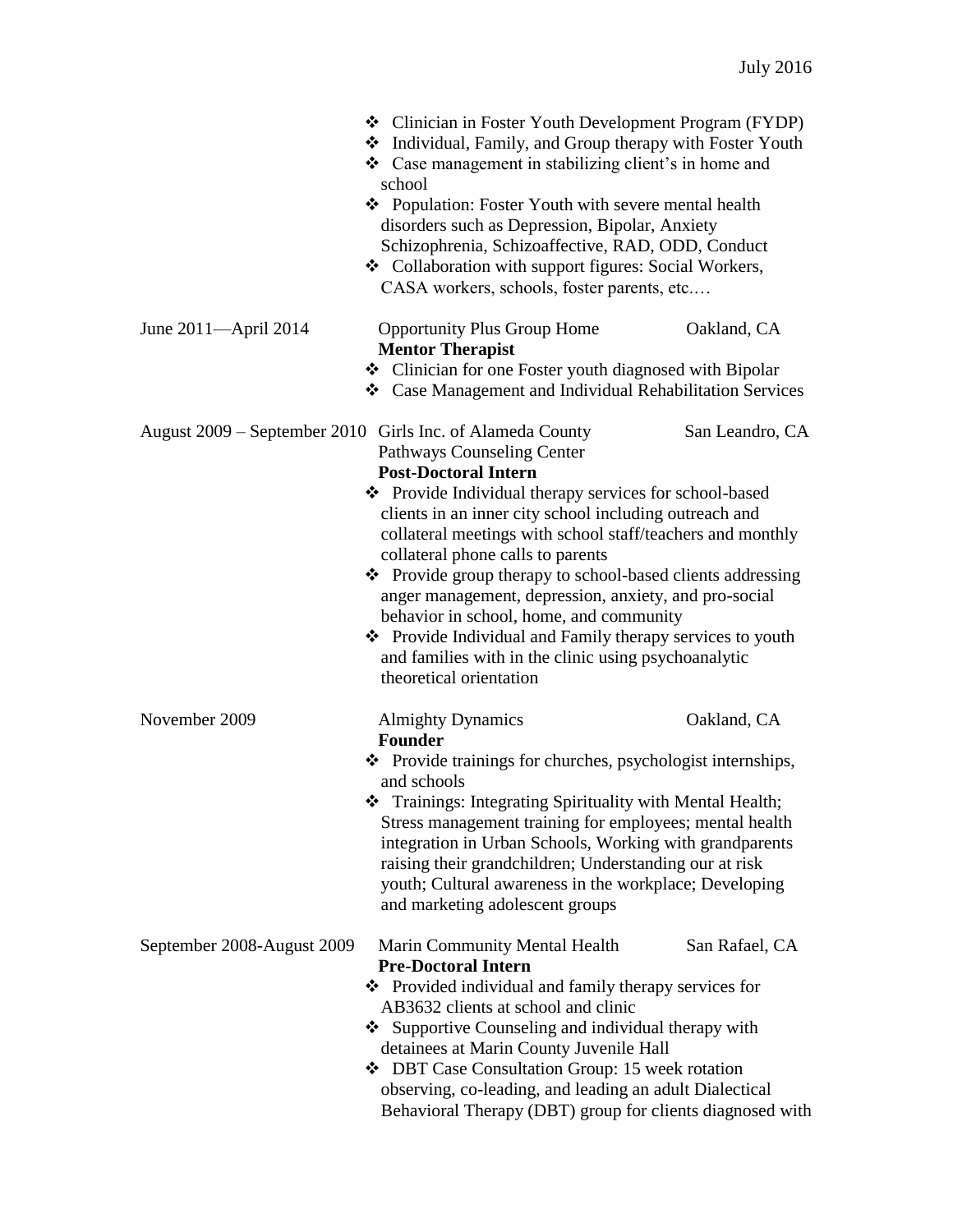|                            | <b>Borderline Personality Disorder</b><br>* Narrative Therapy Case Consultation Group                                                                                   |                 |  |
|----------------------------|-------------------------------------------------------------------------------------------------------------------------------------------------------------------------|-----------------|--|
|                            |                                                                                                                                                                         |                 |  |
|                            | ❖ One month rotation in Marin County Psychiatric<br><b>Emergency Services (PES)</b>                                                                                     |                 |  |
| September 2007-August 2008 | <b>Berkeley Mental Health</b>                                                                                                                                           | Berkeley, CA    |  |
|                            | <b>Intern for Mobile Crisis Team/Crisis Services</b>                                                                                                                    |                 |  |
|                            | ❖ Provided therapy severely mentally ill adults of diverse<br>diagnosis and cultures-emphasis on Dialectic Behavioral<br>Therapy (DBT)                                  |                 |  |
|                            | ❖ Provided crisis services and brief assessments to walk ins<br>that are Berkeley and Albany Residents                                                                  |                 |  |
|                            | ❖ Worked along with Berkeley Police Department in<br>assessing crisis, mediations, and 51/50 assessments.                                                               |                 |  |
| August 2006-June 2008      | Y-team                                                                                                                                                                  | Richmond, CA    |  |
|                            | <b>Mental Health Therapist</b><br>❖ Provided individual and group therapy in school based<br>program at Kennedy High School and Richmond High<br>School                 |                 |  |
|                            | ❖ Utilized Sand-tray, play therapy, and talk therapy<br>$\triangle$ Appeared as professional expert on local news casting for<br>Richmond High School, October 23, 2007 |                 |  |
| January 2006-January 2008  | Seneca Center<br><b>Residential Counselor</b>                                                                                                                           | San Leandro, CA |  |
|                            | ❖ Cooked and cleaned for a household of six children<br>between the ages of 6-12 all different ethnicities                                                              |                 |  |
|                            | • Planned daily activities for emotional disturbed children<br>diagnosed with ODD, RAD                                                                                  |                 |  |
|                            | • Implemented behavior modification programs                                                                                                                            |                 |  |
|                            | Supervised visits between clients and family members                                                                                                                    |                 |  |
| September 2007-June 2009   | Eagles Charm School<br><b>Co-founder and facilitator</b>                                                                                                                | Richmond, CA    |  |
|                            | ❖ Facilitated a group of 40 African American girls about<br>proper etiquette and having a healthy self-esteem                                                           |                 |  |
|                            | ❖ Psycho-educated girls around sexual reproduction and<br>sexuality                                                                                                     |                 |  |
|                            | ❖ Used group exercises that will build their self-esteem,<br>social skills, and interpersonal relationships                                                             |                 |  |
|                            |                                                                                                                                                                         |                 |  |

### **SUPERVISORY EXPERIENCE**

| September 2015—present | WestCoast Children's Clinic                                    |
|------------------------|----------------------------------------------------------------|
|                        | Case Conference Leader                                         |
|                        | $\bullet$ Provide supervision for case managers aiding them in |
|                        | understating of clinical issues arising with clients.          |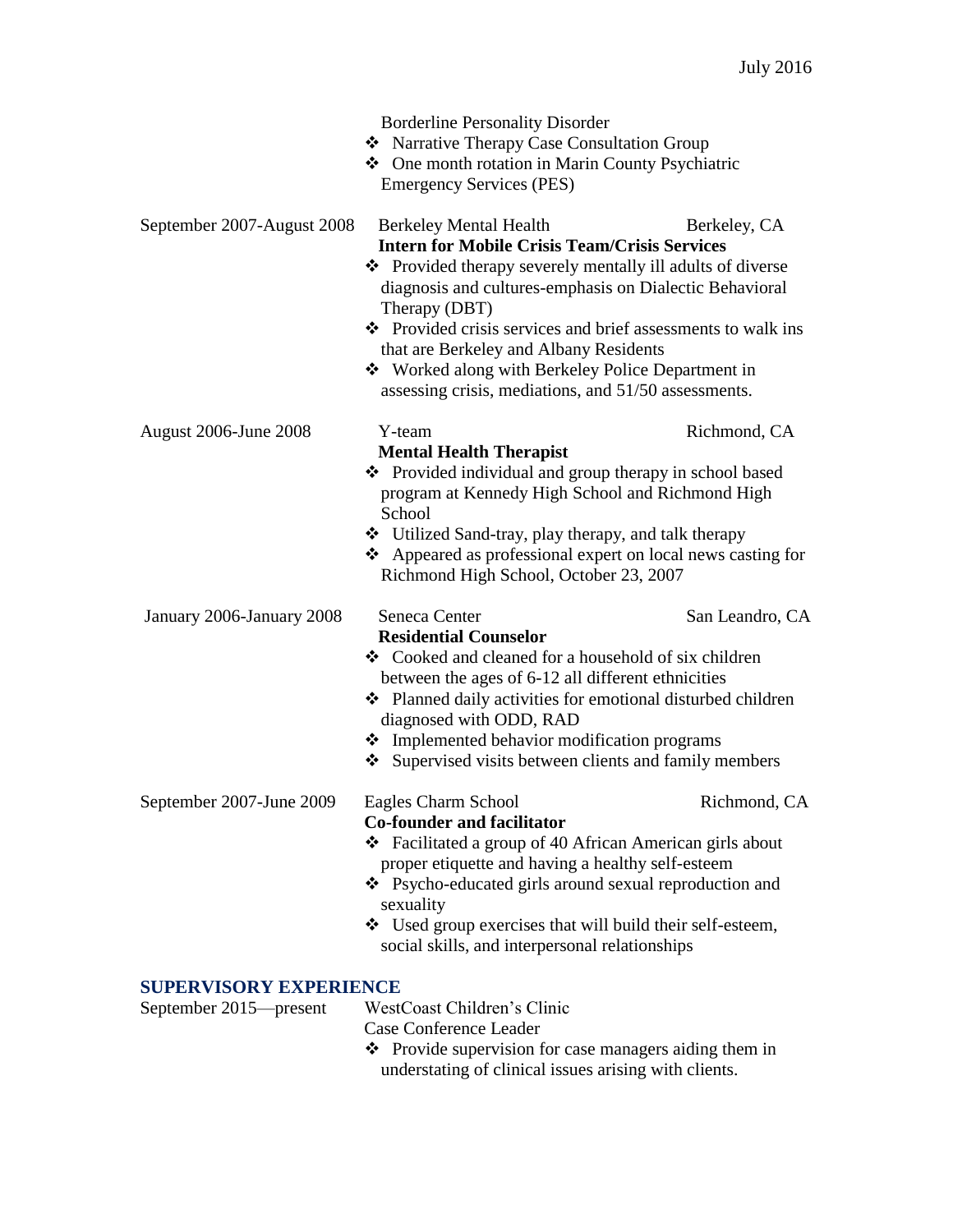| January $2008 -$ April $2008$ | Intensive Clinical Training Course-15 weeks<br>❖ Provided supervision for two student therapists utilizing<br>Narrative therapy while observing therapist through one-<br>way mirror and reflecting teams. |
|-------------------------------|------------------------------------------------------------------------------------------------------------------------------------------------------------------------------------------------------------|
| <b>TE LAITNA RYDRDIRNAR</b>   |                                                                                                                                                                                                            |

# **TEACHING EXPERIENCE**

| TEACHING EAPERIENCE   |                                                                                                                                                                                                                                                                                                                                                                         |             |
|-----------------------|-------------------------------------------------------------------------------------------------------------------------------------------------------------------------------------------------------------------------------------------------------------------------------------------------------------------------------------------------------------------------|-------------|
| June 2014—present     | Argosy University, SFBA<br><b>Assistant Professor</b>                                                                                                                                                                                                                                                                                                                   | Alameda, CA |
|                       | ❖<br>Instructor for Counseling psychology courses<br>o Practicum Seminars, Psychological Testing, Theories<br>in Counseling, Research and Evaluation, Human<br>Development, Substance Abuse Counseling,<br>Counseling Skills, Child & Adolescent Psychotherapy<br><b>Dissertation Coordinator</b><br>❖<br>Chair of Dissertations for EdD Counseling Students<br>$\circ$ |             |
|                       | <b>Teach Dissertation and Supervision Courses</b><br>$\circ$<br>Organize and Streamline Dissertation process<br>$\circ$<br>Aid students in Statistical Analysis of results section<br>$\circ$                                                                                                                                                                           |             |
|                       | <b>Director of Counseling Training</b><br>❖<br>Facilitate Practicum Informational Meetings<br>$\circ$<br>Establish relationships with new training sites and<br>$\circ$<br>supervisors<br>Organize and create files for students working toward<br>$\circ$<br><b>BBS</b> Practicum Hours<br>Participate in National DOT calls and Regional<br>$\circ$<br>meetings       |             |
| January 2010-present  | Argosy University, SFBA<br><b>Adjunct Professor for Undergraduate Department</b><br>Instructor for undergraduate psychology courses:<br>❖<br>Ethics in Psychology, Physiological Psychology,<br>$\circ$<br>Writing in Psychology, Interpersonal Effectiveness,<br>Psychological Statistics, Research Design                                                             | Alameda, CA |
| June 2015-August 2015 | Argosy University, SFBA<br><b>Interim Department Chair</b><br>❖<br>Mange student issues, policy implementation,<br>program development for 6 counseling programs<br>MFT/LPCC program; Masters of I/O Psychology;<br>$\circ$<br>Masters in Forensic Psychology; Masters in Sports<br>Psychology; EdD Counseling program; EdD Pastoral<br>Counseling;                     | Alameda, CA |

# **RESEARCH EXPERIENCE**

| <b>QUALITATIVE DISSERTATION</b>                                                   |                                                                                            |           |  |
|-----------------------------------------------------------------------------------|--------------------------------------------------------------------------------------------|-----------|--|
| <b>Argosy University</b>                                                          | Alameda, CA                                                                                | June 2009 |  |
|                                                                                   | Student dissertation as part of graduate requirement with Dr. Carole McKindley-Alavarez as |           |  |
| chairperson and Dr. Alison Steiner as committee member. Parenting the Second Time |                                                                                            |           |  |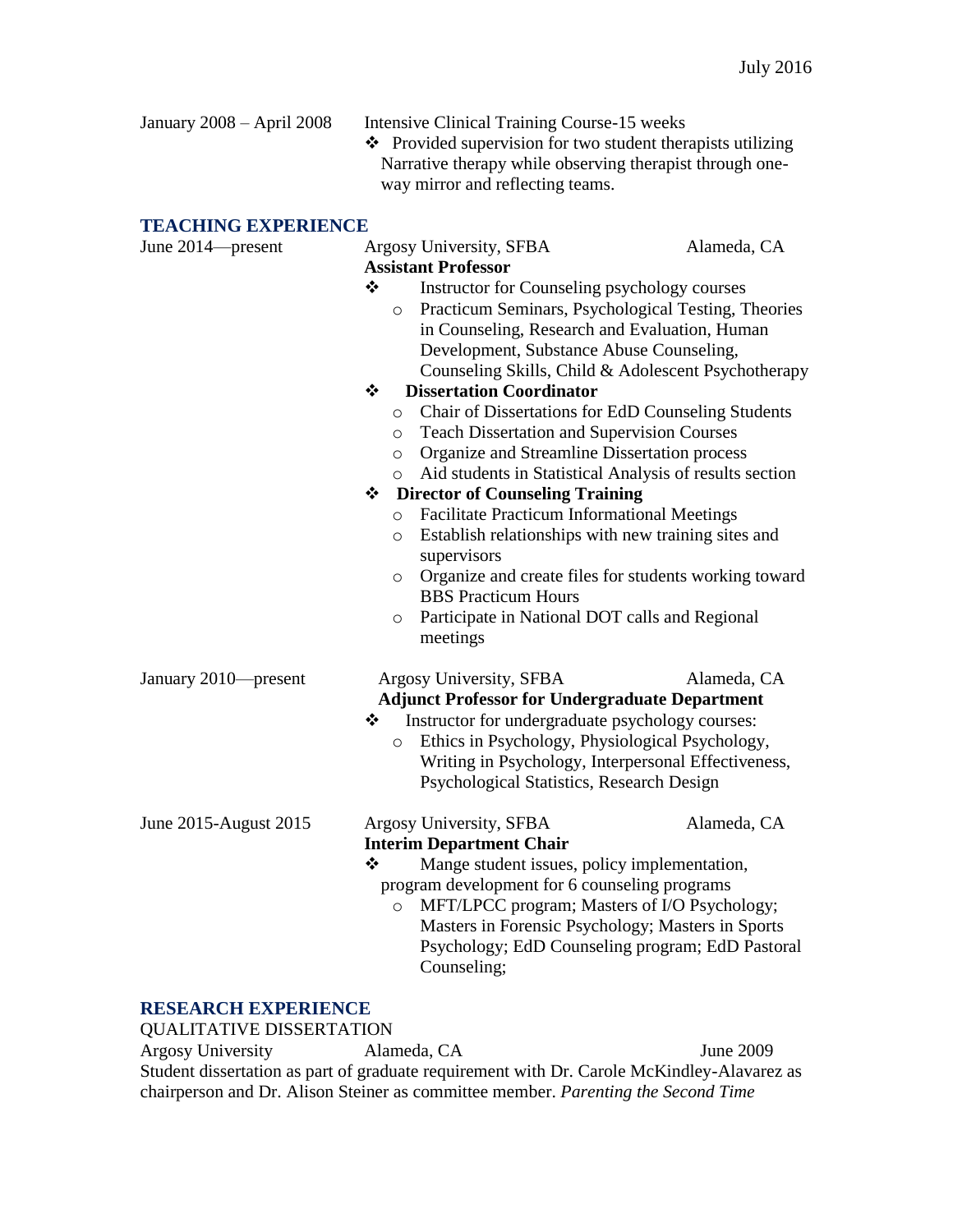*Around: African American Custodial Grandmother's attachment with their Grandchildren*

### **PUBLICATION**

Brown, R. (2015). *The 31 Day Self Love Challenge with Dr. Rosché.* San Leandro, CA. Amazon Self Publishing.

# **SPEAKING PRESENTATIONS/WORKSHOPS**

Clark, K. & Brown, R. (2013, January to Present). *Present counseling concepts in concert with theological sermons.* On going guest on Sunday Mornings on iHeartRadio 106.1 KMEL

Brown, R. (2016, April). *Self-Love: Love Who You Are.* Panel Speaker at My Sisters Keeper Woman's Expo sponsored by Prudential Insurance. San Francisco, CA

Brown, R. (2016, March). *Remix and Rethinking Negative Thoughts*. Two Day Workshop at Solomon Temple Ministry Women's Conference. Concord, CA

Brown, R. (2016, February). *Is Your Child Mentally Healthy?* Presentation to African American Community Health Advisory Committee in East Palo Alto, CA.

Hill-Valdivia, D. & Brown, R. (2016, February). *Healing from Trauma: Exploring Spiritual Coping through Prayer and Surrender to God.* Dissertation co-presented at AAMFT-CA 6<sup>th</sup> Annual Conference: Dimension of Cultural Diversity in Couples and Families: Race, Gender, and Social Justice. San Francisco, CA

Clark, K. & Brown, R. (2015, July). *Counseling on ways in which the church can reach young African American in a positive and constructive way.* Black Renaissance on KPIX-TV/CBS San Francisco Show with Christin Ayers**,** San Francisco, CA

Brown, R. (2015, March). *How to Heal from Trauma using basic counseling techniques.*  Guest speaker on Women Empowerment network at Solomon Temple Baptist Church. Pittsburg, CA

Brown, R. (2015, February). *Panel Speaker for Black Lives Matter Series.* Presented professional opinions of racial tension in the black community from a counseling perspective at Argosy University, San Francisco Bay Area

Brown, R. (2014, November). *How to Recover From Being Violated.* Counseling discussion about signs of sexual abuse and the process of recovery at Providence Baptist Church. Richmond, CA

Brown, R. (2014, July). *Keynote Speaker for Graduates:* Offering words of encouragement and the path of a counseling career to graduating students at Revelation Christian Fellowship. San Leandro, CA.

Brown, R. (2014, July). *Changing Your Thinking: about who you are and who you're destined to become.* Counseling presentation to Women's Ministry at Changing Life Christian Ministry. Richmond, CA

Brown, R. (2013, August-November). *Change Your Thinking to Change Your Life Series.*